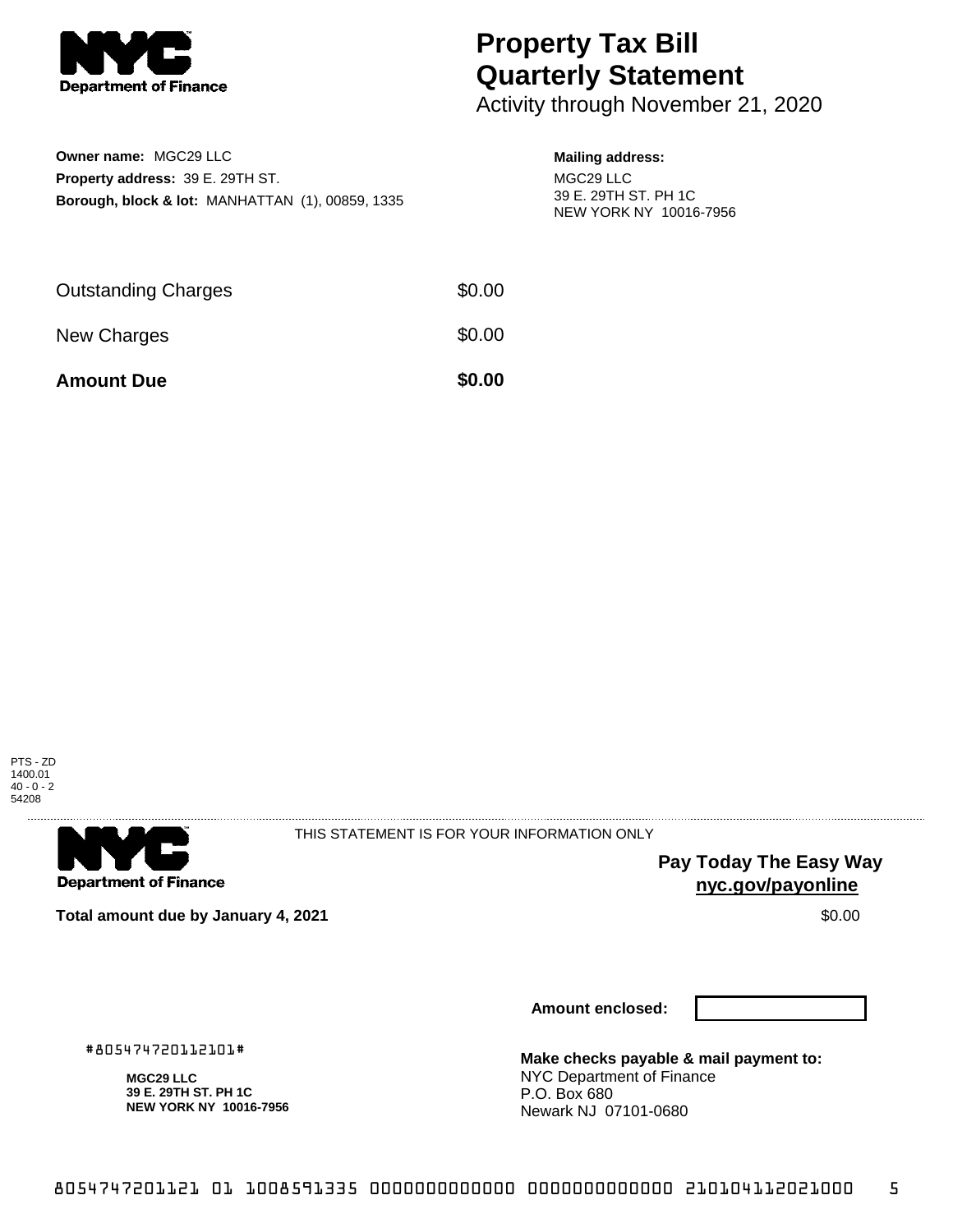

| <b>Previous Charges</b>                                |                      | <b>Amount</b><br>\$0.00 |                       |
|--------------------------------------------------------|----------------------|-------------------------|-----------------------|
| Total previous charges including interest and payments |                      |                         |                       |
| <b>Current Charges</b>                                 | <b>Activity Date</b> | <b>Due Date</b>         | Amount                |
| Finance-Property Tax<br><b>Adopted Tax Rate</b>        |                      | 01/01/2021              | \$0.00<br>$$ -800.52$ |
| <b>Early Payment Discount</b><br>Payment Adjusted      | 01/01/2021           | 01/01/2021              | \$4.00<br>\$796.52    |
| <b>Total current charges</b>                           |                      |                         | \$0.00                |
| <b>Overpayments/Credits</b>                            | <b>Activity Date</b> | Due Date                | Amount                |
| <b>Credit Balance</b>                                  |                      | 07/01/2020              | $$-796.52$            |

**Total overpayments/credits remaining on account \$796.52**

You must apply for a refund or a transfer of credits resulting from overpayments within six years of the date of **the overpayment or credit. Please note that overpayments and credits are automatically applied to unpaid taxes.**

| How We Calculated Your Property Tax For July 1, 2020 Through June 30, 2021 |                      |              |
|----------------------------------------------------------------------------|----------------------|--------------|
|                                                                            | Overall              |              |
| Tax class 2 - Residential More Than 10 Units                               | <b>Tax Rate</b>      |              |
| Original tax rate billed                                                   | 12.4730%             |              |
| New Tax rate                                                               | 12.2670%             |              |
| <b>Estimated Market Value \$947,548</b>                                    |                      |              |
|                                                                            |                      | <b>Taxes</b> |
| <b>Billable Assessed Value</b>                                             | \$388,597            |              |
| Taxable Value                                                              | \$388.597 x 12.2670% |              |
| <b>Tax Before Abatements and STAR</b>                                      | \$47.669.20          | \$47,669.20  |
| Annual property tax                                                        |                      | \$47.669.20  |
| Original property tax billed in June 2020                                  | \$48,469.72          |              |
| Change In Property Tax Bill Based On New Tax Rate                          | $$-800.52$           |              |

## **Home banking payment instructions:**

- 1. **Log** into your bank or online bill pay website.
- 2. **Add** the new payee: NYC DOF Property Tax. Enter your account number, which is your boro, block and lot, as it appears here: 1-00859-1335 . You may also need to enter the address for the Department of Finance. The address is P.O. Box 680, Newark NJ 07101-0680.
- 3. **Schedule** your online payment using your checking or savings account.

## **Did Your Mailing Address Change?**

If so, please visit us at **nyc.gov/changemailingaddress** or call **311.**

When you provide a check as payment, you authorize us either to use information from your check to make a one-time electronic fund transfer from your account or to process the payment as a check transaction.